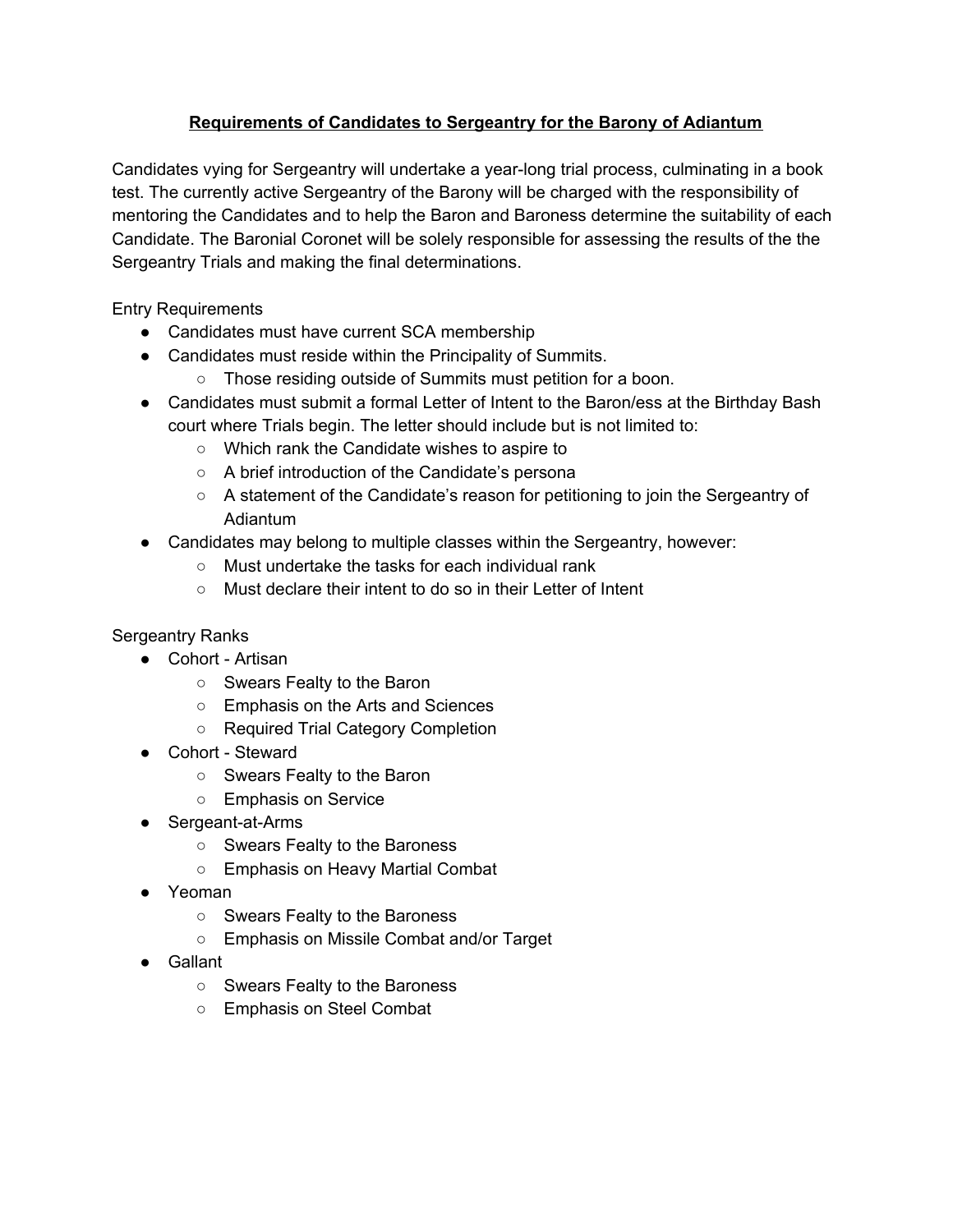## **The Trials**

Each Candidate will meet the following criteria before the end of Trials:

- Teach at least one class/workshop in their chosen discipline
- Have competed in at least two competitions in their discipline
- Possess a current copy of Corpora and Kingdom Law

Each Candidate will be tested on their skill and/or knowledge of the categories as listed below.

#### **To Be Demonstrated to the Baron and Baroness Throughout the Year**

The Baron and Baroness will keep Check-off Sheets for each Candidate. For a Candidate to complete a task listed below, they are required to ask the Baron or Baroness to witness them.

- Persona Development
	- Candidates will display a clear understanding of the life their persona would live, which may include:
		- Region
		- Dialect
		- Clothing
		- Food
		- Travel
		- Life Story
- Martial Skill (Not Required of Cohorts)
	- Combat:
		- All Candidates must own a complete suit of appropriate armor for their fighting style and any needed weapons (Must meet ABC and Summits standards)
		- At least one piece of armor must be of the Candidate's own making, using period materials.
		- Each Candidate must be authorized in three weapon styles
			- A candidate can be authorized across classes (i.e. two Heavy styles and one Rapier style OR one Heavy, one Rapier, and Archery)
		- Must show group leadership skills as applicable in their fighting style
		- Sergeant-at-Arms
			- Must defend against and present a challenge in:
				- Sword and Shield
				- Mass Weapon
				- Double Weapon
				- Polearm
		- Gallant
			- Must defend against and present a challenge in:
				- Single Weapon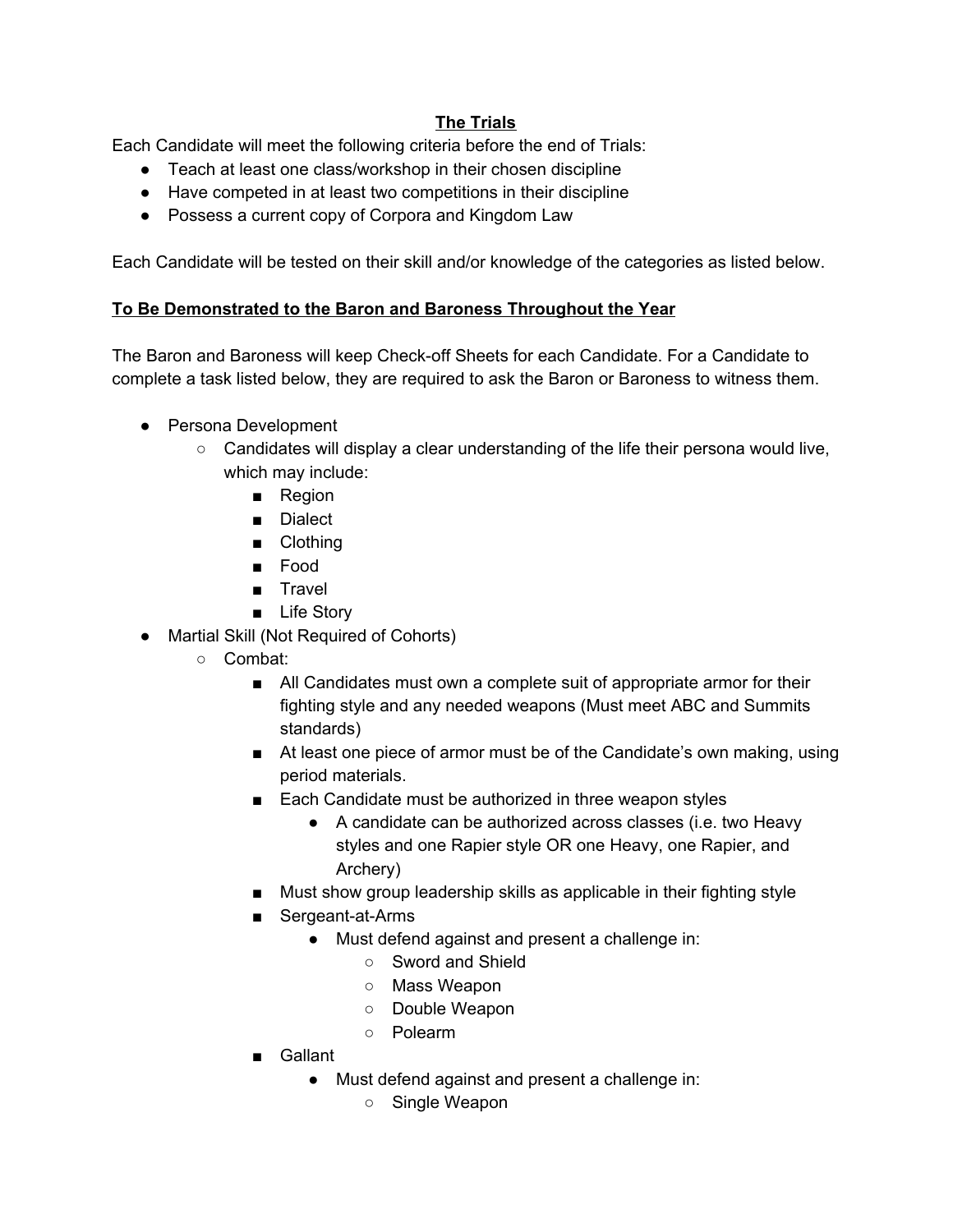- Weapon and Offensive Item
- Weapon and Defensive Item
- Missile Combat:
	- Show skill against stationary targets
	- Show skill against moving targets
	- Show Leadership skills as applicable
- Target Archery/Thrown Weapons
	- Show skill against stationary targets at multiple ranges under timed and untimed rounds
	- Must score at least 40 points (archery) in a Royal Round
	- Must show group leadership skills on the range either working with or acting as the Range Marshal.
- Marshalling & Rules of the List
	- Cohorts:
		- Must know the rules of the List in one combat style
		- Must be able to marshal or run the list for one round robin or double elimination tournament
	- Sergeants-at-Arms, Gallants, Yeoman:
		- Will be tested on the rules of the Lists for their forms of combat
		- Are expected to demonstrate knowledge of An Tir armor and weapon standards
		- Are expected to run an armor inspection before a tournament
		- Must be, at least, a warranted junior marshal (or equivalent) in their chosen area of emphasis by the end of the Trials.
- Field Heraldry
	- Must demonstrate proficient voice heraldry by one of the following:
		- Acting as a field herald for at least one round of tournament
		- Acting as a court herald for a piece of business in court
		- Working a shift as town crier
- Chivalric Behavior
	- A courteous individual knows their own worth
	- They have no false modesty
	- They have no need to thrust themselves forward in pursuit of attention
	- They are quick to praise others and allow others to praise them

A courteous individual strives to give their honored word neither lightly nor in jest lest they break it and bring dishonor upon themselves

A courteous individual is always ready with a hand or word of assistance They speak the truth or remain silent

A courteous individual is always ready to offer hospitality, be it ever so meager, and to receive with grace the hospitality of others

- **Court Etiquette** 
	- Candidates will define the titles and know the proper forms of address for the Crown, Crown Prince/ess, Landed Prince/ess, Tanist/Ban-Tanist(Tanista),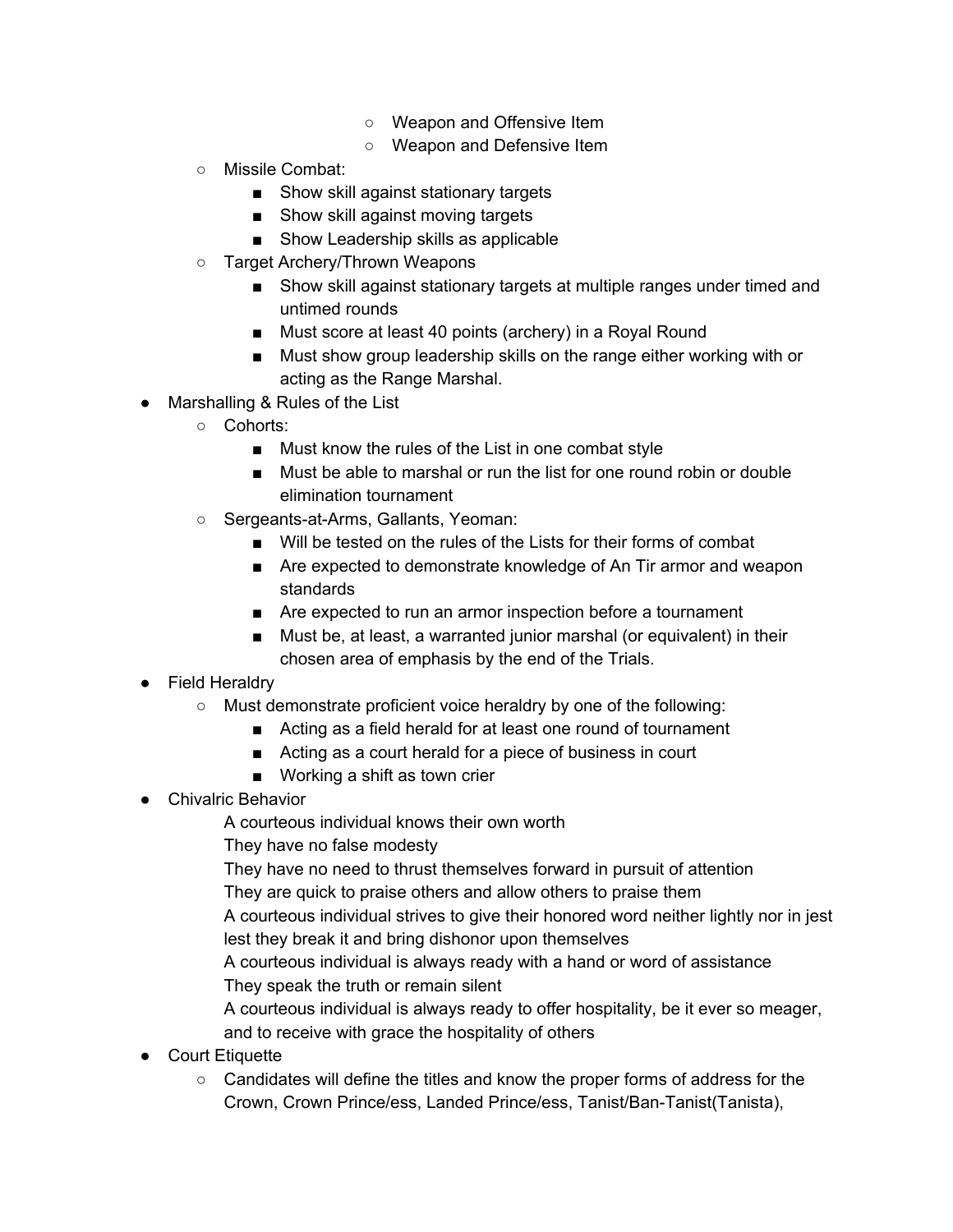Duke/Duchess, Count/ess, Viscount/ess, Baron/ess, Knight/Master or Mistress at Arms, Laurel, Pelican, Master of Defense, holders of Patents, Grants (including OWS and OGGS), Awards of Arms, and unranked individuals

- Candidates will demonstrate the ability to present themselves at and depart from court in accordance with the customs
- Period Gaming
	- Candidates must be able to set up and teach a period game
- Period Dance/Bardic Skill
	- Candidates are required to show proficiency in one of these areas:
		- Teach a period dance
			- Supply/arrange for your own music
		- Perform a song or musical piece
			- Supply your own instrument if required
			- Must be original (in period or SCA style), or period
			- Must be within the bounds of courtesy and good taste
		- Perform poem or story
			- Must be original (in period style) or period
			- Must be within the bounds of courtesy and good taste
- Military Sciences (Not Required for Cohort)
	- Demonstrate knowledge of military sciences in the following areas:
		- Armor Construction and Styles
		- Basic Castle and Fortification Structures
		- Siege Warfare Tactics and Equipment
		- Weapon Construction and Styles
			- Including basic Archery and Equestrian equipment
		- Battlefield tactics and strategy including:
			- Small squad tactics
			- Defense of set positions (hills, bridges, etc)
			- Terrain considerations
- Practical & Domestic Sciences
	- Demonstrate knowledge of practical domestic sciences by performing or correctly explaining how to do two of the following:
		- Sharpening an edged weapon or tool
		- Setting a copper rivet
		- Sewing leather
		- Finding directions by day or by night
		- Food Preparation
		- Animal Husbandry
		- Agriculture
		- Hunting
		- Herbology of common plants and their uses
		- Period First Aid knowledge
		- Woods-lore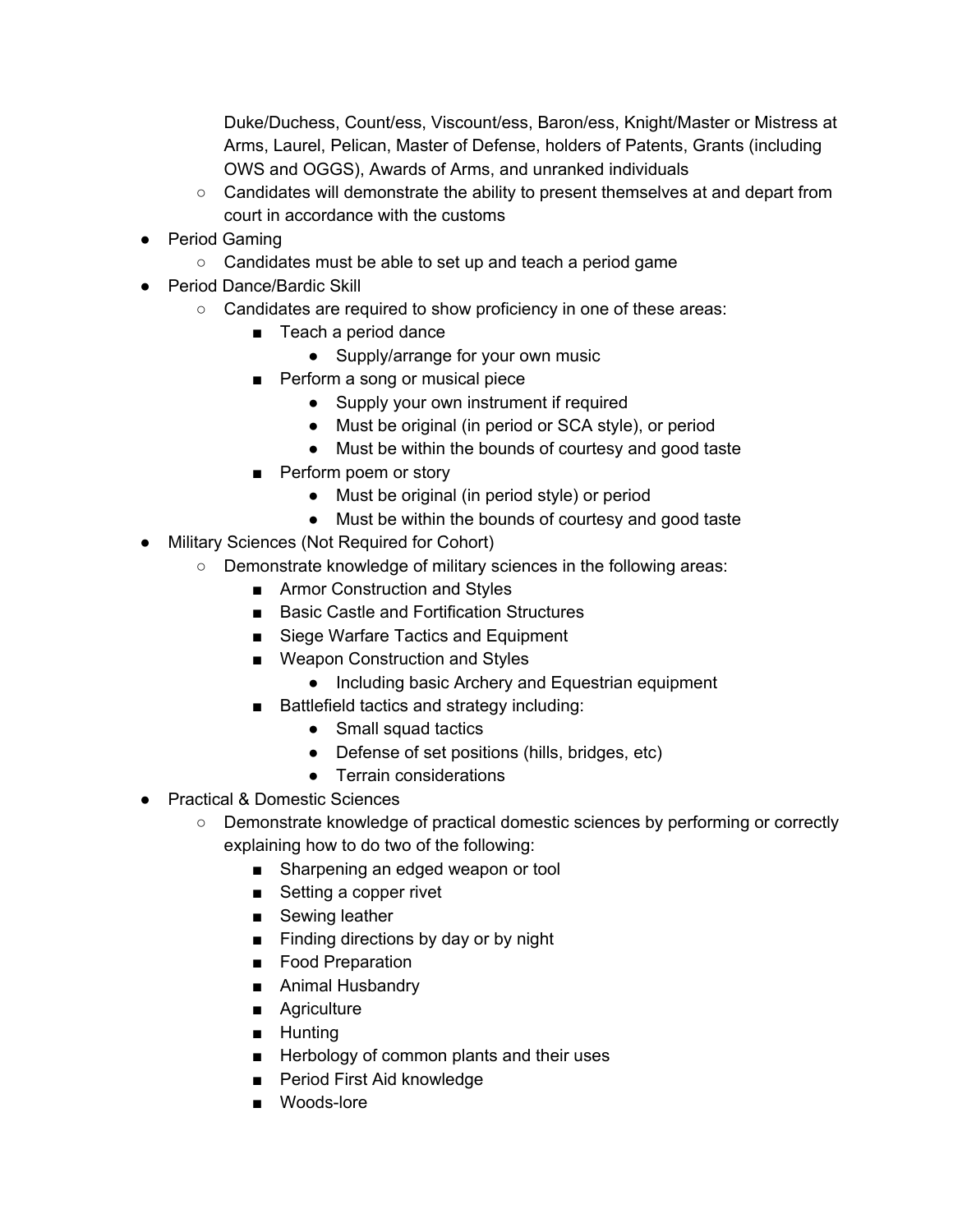- Making period tools from raw available materials in period
- Period dye material and their uses
- Literacy and dissemination of information in your culture
- Demonstration of appropriate materials and stitches in your period
- Arts & Sciences
	- Candidates must prepare one example of their efforts in any aspect of Art or Science to be presented in either competition or directly to the Baron/ess.
	- Must meet A&S Competition standards in terms of documentation, presentation, and completeness
- Event Management and Coordination
	- Candidates are required to work together to steward and coordinate Adiantum's Birthday Bash at the culmination of the Trials
	- Candidates are to gain and demonstrate a working knowledge of the Barony's equipment and how it is set up.

### **Paper Test to be Taken at Adiantum's Birthday Bash at the End of the Trial Year**

This test will be created by the current Sergeantry with the support of Sergeants Emeritus. While many basic questions may be similar from year to year, each test will be different. The test is not devised to be exhaustive but is devised to push a Candidate.

- Book Heraldry
	- Each Candidate must have Arms/Badge submitted to the SCA College of Arms by the end of the Trials.
	- Must be able to blazon and emblazon their own heraldry, the personal arms of both the Baron and Baroness of Adiantum, and the arms of the Barony of Adiantum
	- Must have a basic understanding of tinctures, metals, furs, field divisions, and charges
	- Must be able to recognize the arms of prominent individuals and branches in An Tir.
	- Must be able to identify the arms of the Greater Officers
	- Must be able to recognize the arms of the Kingdoms and Principalities of the Known World
	- Must describe and define the armigerous awards given by the Kingdom of An Tir
	- Must know the awards of The Principality of Summits
	- Must know the awards of the Barony of Adiantum
- **•** Geography
	- Must be familiar with the branch geography of An Tir and the Laurel Kingdoms
	- Demonstrate knowledge by correctly identifying the locations of selected Kingdoms, Principalities, Baronies and Shires on a map of the Known World
- Baronial History
	- Demonstrate knowledge of the history of the Barony of Adiantum including: